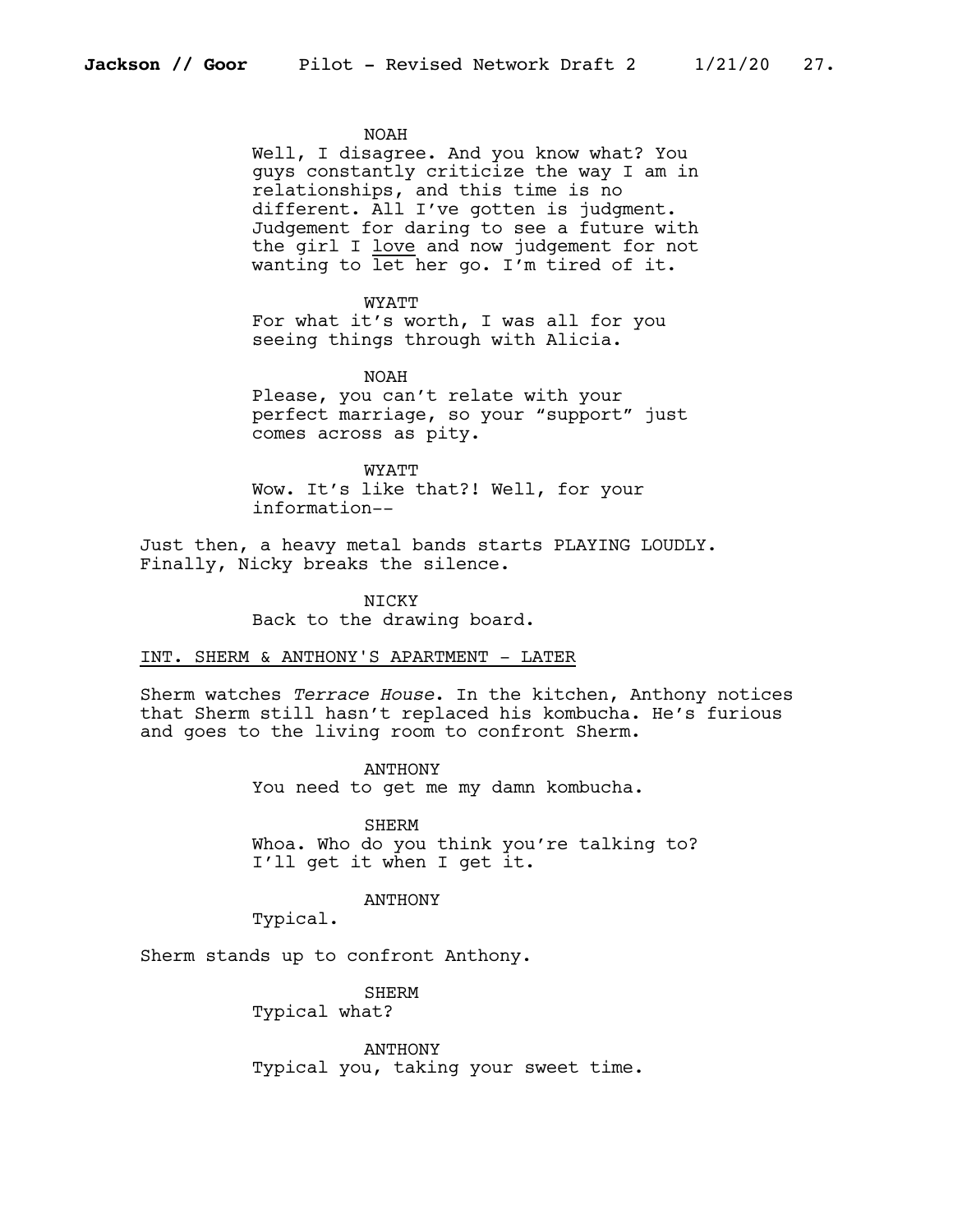#### SHERM

And typical you getting single ply toilet paper. It's like wiping your butt with cotton candy.

ANTHONY Again with the toilet paper?! Here we go!

Just then, Anthony throws up his hands and accidentally smacks Sherm in the face. Sherm looks back at him in disbelief. Anthony is too proud to apologize. Beat.

## SHERM

Oh, you trying to slap box now? You're too soft for all of that.

ANTHONY I ain't soft. Let's box then!

They square up and start juking, throwing out slap punches. Eventually Sherm connects with Anthony's face. SLAP! Then, Anthony connects with Sherm's face. SLAP! They're both equally matched and keep connecting with slaps on one another. SLAP! SLAP! SLAP! SLAP! SLAP! SLAP! SLAP! Both of their faces hurt badly. They both clearly don't want to smack each other anymore. After a beat, Sherm lowers his guard.

## SHERM

Aight, my hands hurt from hitting you too much. I'm done with this.

## ANTHONY

Yeah, my hands hurt too. That's the only reason I'm stopping as well.

Another beat.

## SHERM

I just feel like sometimes you look down on me because I didn't go to college like the rest of y'all. And that I didn't grow up all upper class like you did.

ANTHONY

I grew up middle class. (off his look) Okay, upper middle class.

## **SHERM**

And I'm smart too, my G. I read hella books. I be on that Tolstoy, Descartes, even Ishiguro. College wasn't for me, but I got a 1580 on my SAT.